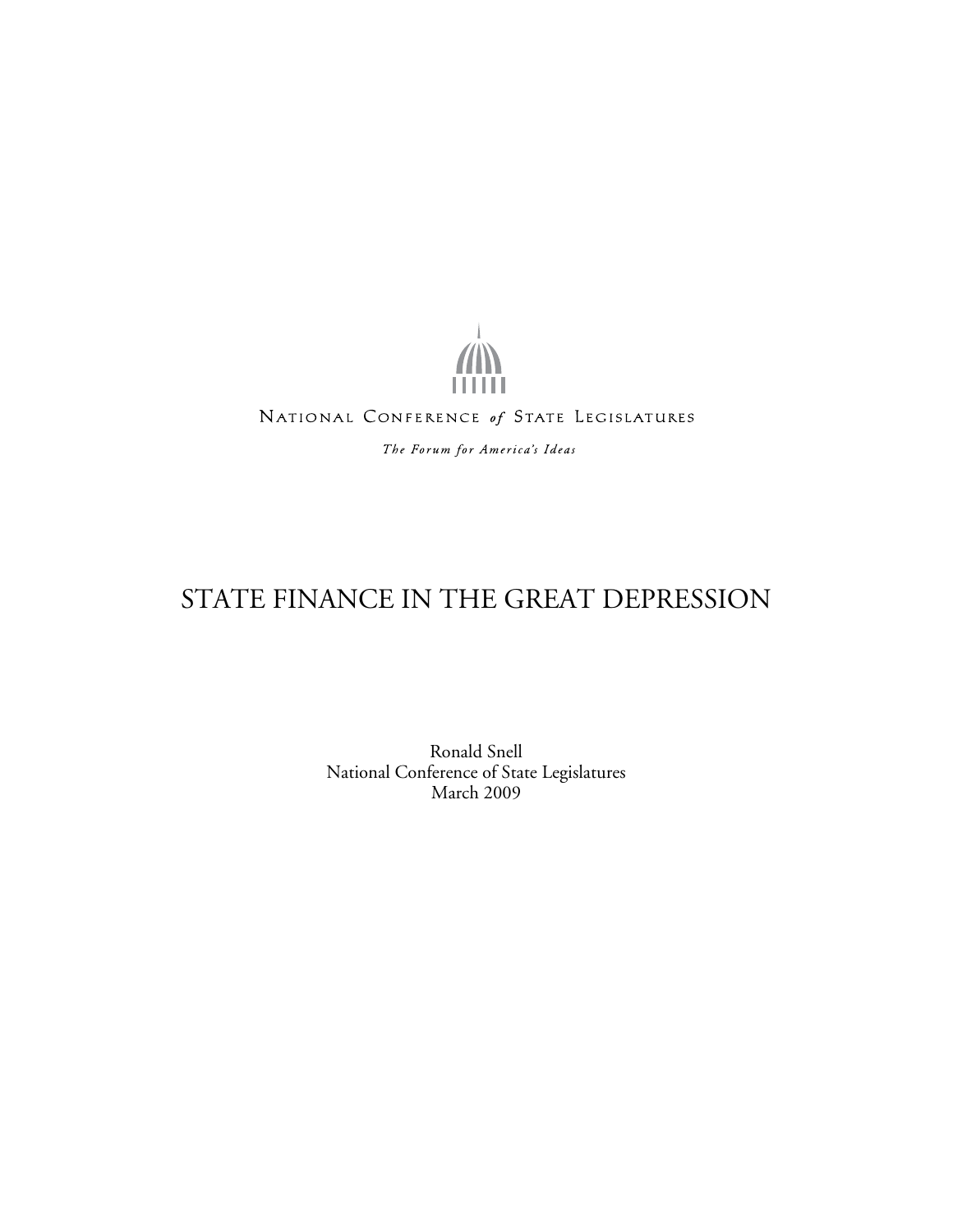# STATE FINANCE IN THE GREAT DEPRESSION

# States and the Federal Government at the Beginning of the Depression

The Great Depression of the early 1930s was the most severe shock the American economy has suffered in the past century. After a period of unprecedented prosperity in the late 1920s, the stock market crash of 1929-1930 signaled the beginning of a disastrous depression. U.S. gross domestic product fell by 46 percent from 1929 to its low point in 1933. Prices fell sharply to about 72 percent of their 1929 level.<sup>1</sup> Unemployment soared from under 4 percent of the workforce in 1929 to 25 percent in 1933, and remained in double-digits until 1941, when it fell to 9.9 percent.<sup>2</sup>

These events brought an unprecedented response from government. For the first time in American history, the federal government exerted itself to stimulate the economy, beginning in the Hoover administration (1929-1933) and continuing in the first two Roosevelt administrations (1933-1941) until substantially increased defense spending from 1941 on replaced stimulative efforts. The Roosevelt years are notable for banking and financial reforms and the monetary inflation that led to the beginnings of recovery in 1934. Probably for most Americans of the time, the Roosevelt efforts to assist agriculture, create employment, and address the miseries of the unemployed were more evident.

Federal domestic activity had increased in the first quarter of the  $20<sup>th</sup>$  century, but even so in 1929 the federal government had an almost unimaginably small economic presence in the United States. As shown in figure 1, federal spending composed 1.6 percent of gross domestic product in 1929 (as opposed to more than 19 percent in 2008). State and local government spending was several times larger before the Depression, and remained larger until 1941.



**Figure 1. State-Local and Federal Shares of GDP, 1929 - 1941**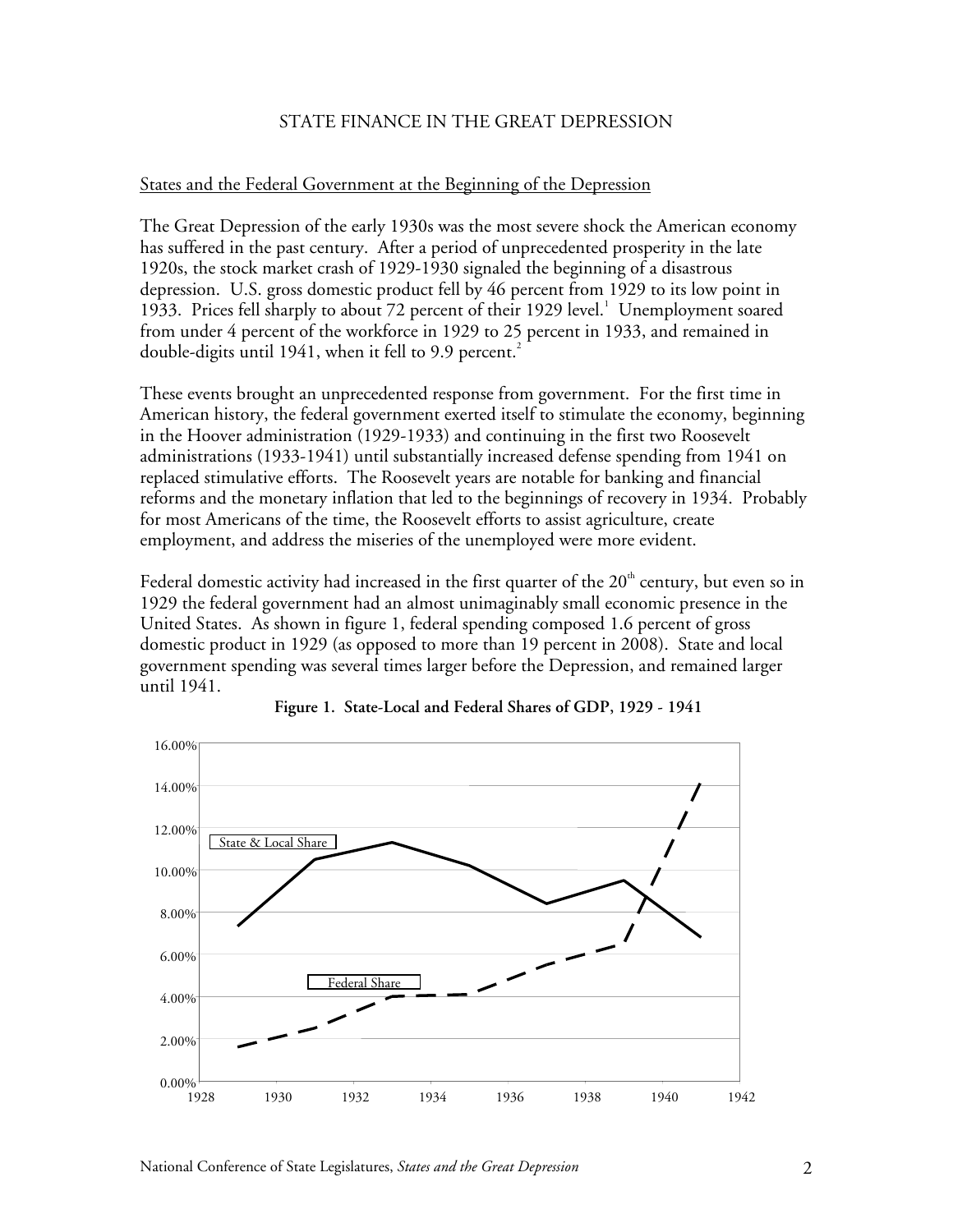Despite the disparity, state governments before the 1930s had a relatively small imprint on American life. Before the Depression hit, they functioned as much as highway departments as anything. In 1927, 30 percent of their general revenue came from motor fuel and vehicle licensing taxes, and 36 percent of their spending was for highway construction—a higher share than now goes for K-12 education. States at the time provided some funding for public universities and colleges, and a small amount of aid to local governments for elementary and secondary education. For health, hospitals, corrections, welfare and public assistance combined, including aid to local governments for those purposes, states spent less than half as much as they did on highways.<sup>3</sup>

Domestic spending (except for highway construction) in pre-depression days was a responsibility of local governments. Their budgets in the late 1920s were more than three times as great as those of the states and substantially larger than federal spending. More than half their spending was for public education and highways, with police, fire protection and utilities making up most of the rest. Health and welfare spending made up less than 5 percent of local government budgets in 1927.

#### The Crisis of Depression Finance

The Depression almost immediately hit state and local revenues. In 1927, two-thirds of all state and local government revenue came from property taxes: 20 percent of state revenue and 82 percent of local government revenue. For states, the only comparable revenue source was the motor fuel tax. Local governments had no other significant source. The property tax had been a fertile source of revenue growth in the mid and late 1920s, averaging close to 9 percent a year growth from 1922 to 1927.

Depression economics reversed the growth. After the Depression began, local government property tax collections did not again reach the 1927 level until 1944. For states, it took until 1952 to reach the 1927 level, although in the interval, states had reduced their reliance upon the tax.

Across the country, property tax assessments fell continuously from 1929 through 1936, and then began to grow slowly. For the 50 states and the District of Columbia, the total fell from \$167.6 billion in 1929 to a low of \$136.2 billion in 1936, almost a 20 percent drop. In some states, the collapse of property values was sharper; assessments fell nearly 50 percent in Arizona by 1936, and in Illinois by  $40$  percent. $^4$  Whether or not the assessment changes reflected real change in values, they certainly affected property tax collections. Similarly, the economic hardships that followed collapsing farm prices and high industrial unemployment reduced taxpayers' ability to pay property taxes.

Consequently, property tax collections fell for state and local governments. State collections in 1932 were 11 percent below the 1927 level, and fell another 30 percent over the next four years. Local tax collections fell less abruptly, but were 13 percent below the mark of 1927 in 1934.<sup>5</sup> State collections fell more sharply because of their base in corporate and utility property.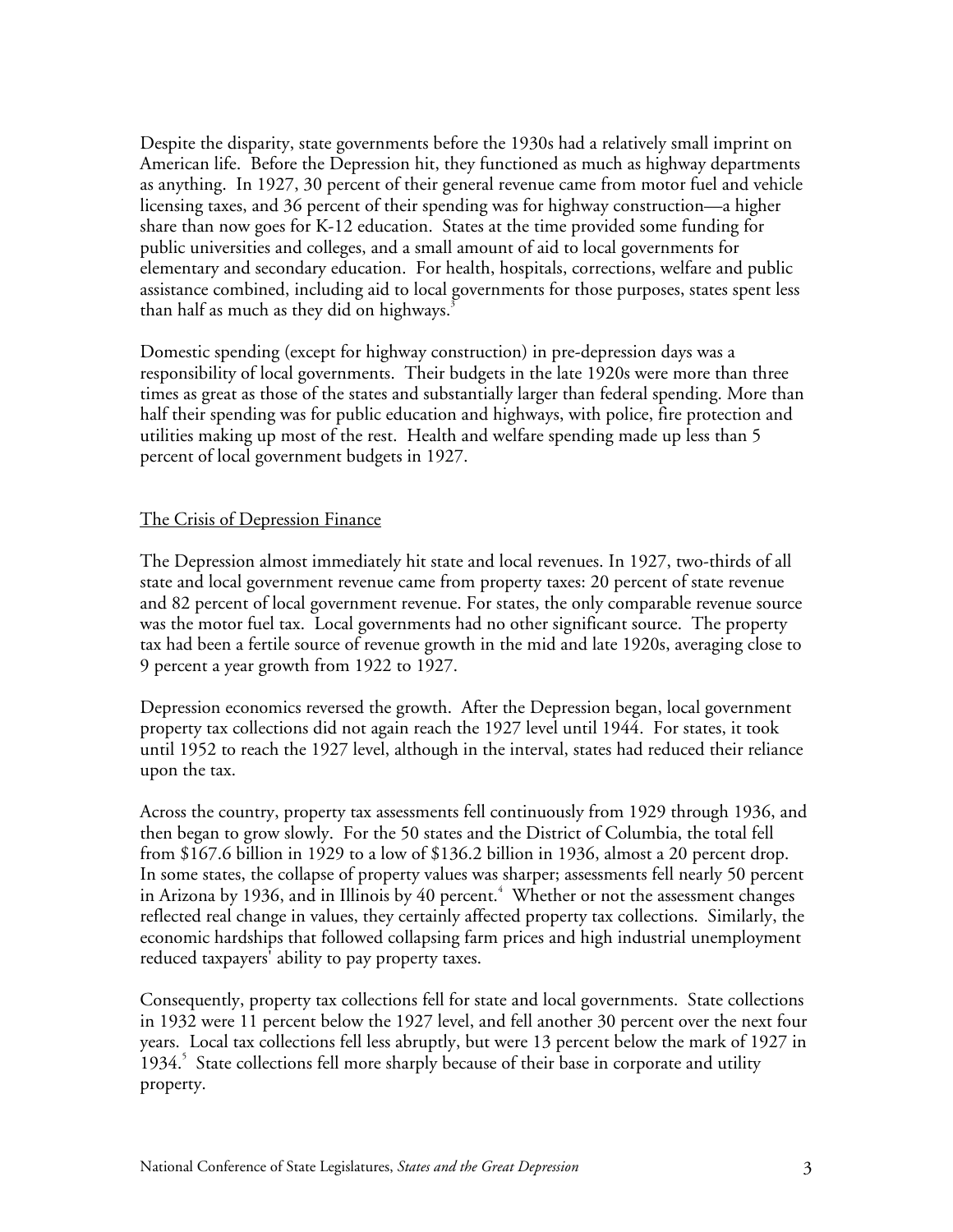Initially, the state and local government response was to continue spending at approximately the level of previous years, with shortfalls financed by a small increase in federal aid to the states, continued growth in motor fuel and vehicle taxes, and borrowing. In 1932, gross revenues and spending were similar in amount and purpose to what they had been in 1927 for both state and local governments. The relatively slight decline in local government property taxes to that point made it possible for much of state and local government to continue the spending patterns of the turn of the decade.

However, rapid growth in unemployment posed new demands for public assistance that state and local government were institutionally and financially unprepared to meet. In 1927, the states' direct spending on public welfare (then known as "relief") was \$40 million, about 3 percent of their general spending, and local governments spent \$111 million, less than 2 percent of general expenditure. These figures reflect the facts of the era: assistance to low income people and the destitute was not a governmental priority and was primarily a matter of private charity. Simultaneous agricultural and urban industrial crises of unemployment soon overwhelmed both private and public sources of public assistance.

#### Federal Unemployment Relief and Its Effect on State Finance

State and local governments increased spending on public assistance programs during the Hoover administration (1929-1933). State spending grew to \$74 million in 1932, and local spending more than tripled from 1927 to 1932, rising to \$370 million, nearly 6 percent of general spending. Such efforts were insufficient. Because of their inadequacy, an early initiative of the Roosevelt administration was enactment of the Federal Emergency Relief Act (FERA) in May 1933. The act provided for \$500 million in grants to state governments,

"to aid in meeting the costs of furnishing relief and work relief and in relieving the hardship and suffering caused by unemployment in the form of money, service, materials, and/or commodities to provide the necessities of life to persons in need as a result of the present emergency, and/or to their dependents, whether resident, transient, or homeless."<sup>6</sup>

Half of the funding was provided as matching grants, with states to be reimbursed for state and local expenditures for the purposes listed at the rate of one federal dollar for each three state and local dollars spent. The other half was available to states basically as competitive grants available when governors certified that the federal, state and local money provided by their own efforts and the matching grants was inadequate to meet the goals of the act. In effect through the end of 1924 (when other programs replaced it), FERA eventually provided \$3.1 billion in direct aid to state governments, much of which states used to replace failing local relief programs.<sup>7</sup>

The availability of federal aid tied to a matching requirement dramatized the inadequacy of existing state and local government revenue systems. Local governments' property tax collections fell 13 percent from 1927 to 1934. State governments' total revenues held up somewhat better, but only because of buoyant growth in motor fuel taxes and vehicle-related charges, which often were tied to highway expenditures and not available for general purposes. State property tax collections fell even more sharply than local collections did, linked as they were to the value of corporate franchises and public-utility property.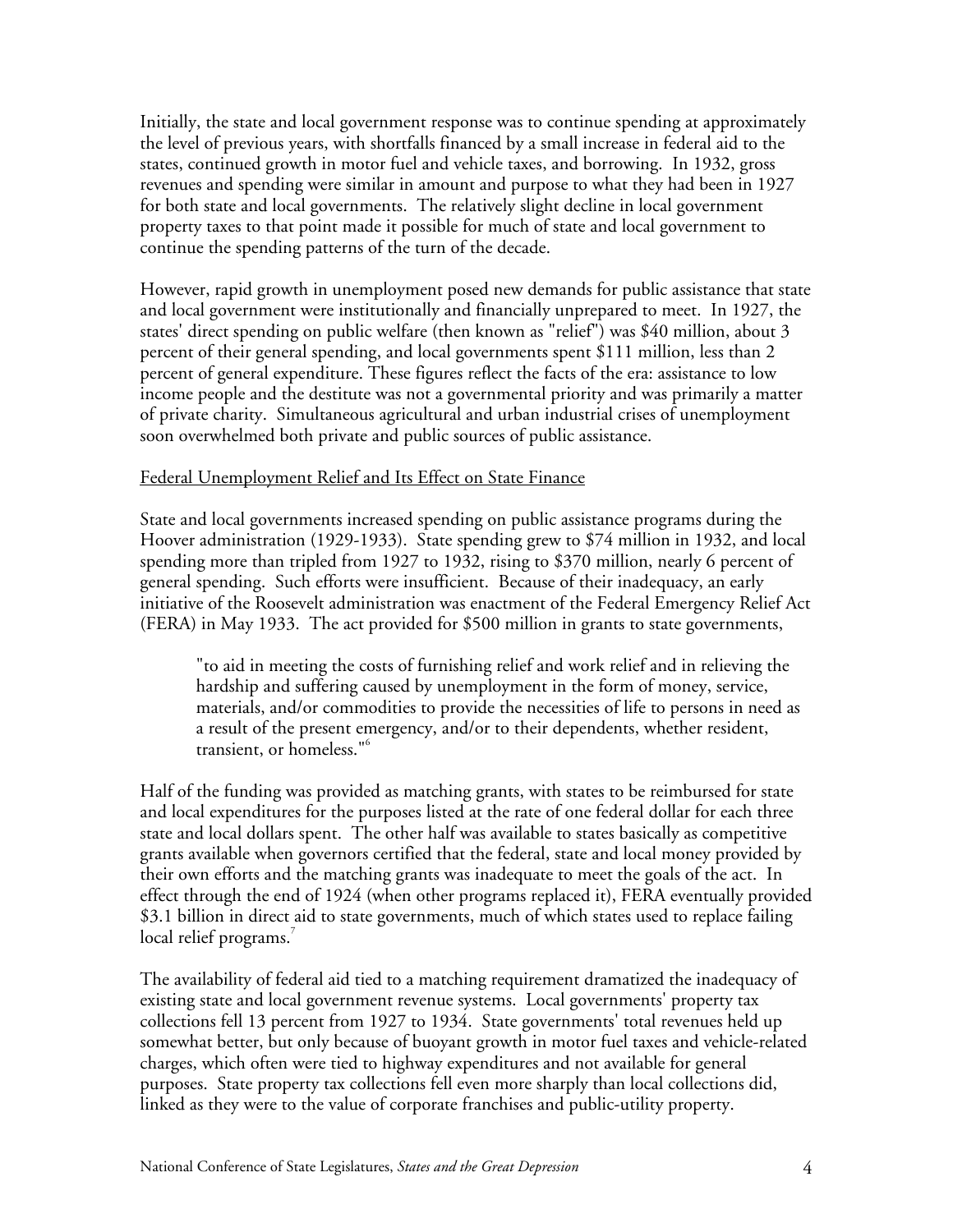# Changes in State Revenue Policy

Expenditure demands on the one side and stress upon the existing tax system on the other induced a striking change in state finances from 1933 to 1940. State governments grew in absolute size. States adopted new general sales, personal income, alcohol, tobacco and other taxes to supplement and eventually supplant the state property tax.<sup>8</sup>

Measured in dollars of the time, state government spending grew by more than two and half times from 1927 to 1940. This measure underestimates the actual growth, because of the deflationary price structure of the time—prices in 1934 fell to 72 percent of the price level of 1927 and had reached only 80 percent of the 1927 level by 1940. $\degree$  Some of the expenditure growth was due to federal aid to the states, which grew from around \$100 million in 1927, mostly for highway finance, to nearly \$1 billion in 1934 before falling to two-thirds that amount by 1940. Most of the growth was financed by states' finding new sources of revenue. Revenue raised from state sources increased 250 percent from 1927 to 1940 because of the widespread adoption of taxes that had been insignificant or nonexistent before 1930.

States as a group revolutionized their tax systems in the 1930s, laying the foundation of the system of state and local government finance that exists in the  $21<sup>st</sup>$  century.

*Creation of general sales taxes.* In terms of revenue, the most significant change was the adoption of state general sales taxes on a model similar to what exists in the 21 $^{\rm st}$  century. Mississippi enacted the first modern general sales tax in 1930. No revenue innovation has been greeted so enthusiastically by state legislatures. Twenty-one more states and the Territory of Hawaii adopted the sales tax by 1940, with 12 of them doing so in 1933 alone. Set at very low rates and based on a rough notion of ability-to-pay, the tax became a significant factor in financing the states that adopted it. Those tended in the 1930s to be the hard-hit Southern and Western states. The new sales tax did not find favor in the more populous, industrialized states until much later, and as a result sales tax collections for the 50 states did not even match those for motor fuel taxes until the mid-1940s.

*New alcoholic beverage and tobacco taxes.* Cigarette taxes were a rarity in the states before the 1930s (cigarettes themselves were a novelty in the 1920s) and taxes on other tobacco products were light. Twenty states created cigarette taxes in the 1930s, a number of them states that had not yet adopted a general sales tax. A bigger boost to state revenues came from the repeal of Prohibition in 1933. By 1939, all 48 states and Hawaii had either imposed excise taxes on distilled spirits or created systems of state-owned liquor stores. By 1940, tobacco and liquor taxes combined were a bigger source of state revenue than personal income taxes and amounted to about 60 percent of general sales tax collections.

*Personal income taxes*. Before 1930, state personal income taxes were a minor feature of state finance, although they existed in some form in 14 states and Hawaii. They were imposed mainly upon very high incomes at very low rates, and in 1927 produced less than 4 percent of state revenue collections. From 1930 through 1939, 16 additional states adopted personal income taxes. Most of the new adoptions were in agricultural states, where the personal income tax was seen as a means to shift some of the state tax burden from impoverished farmers to the relatively wealthy. This wave of adoptions did not significantly change state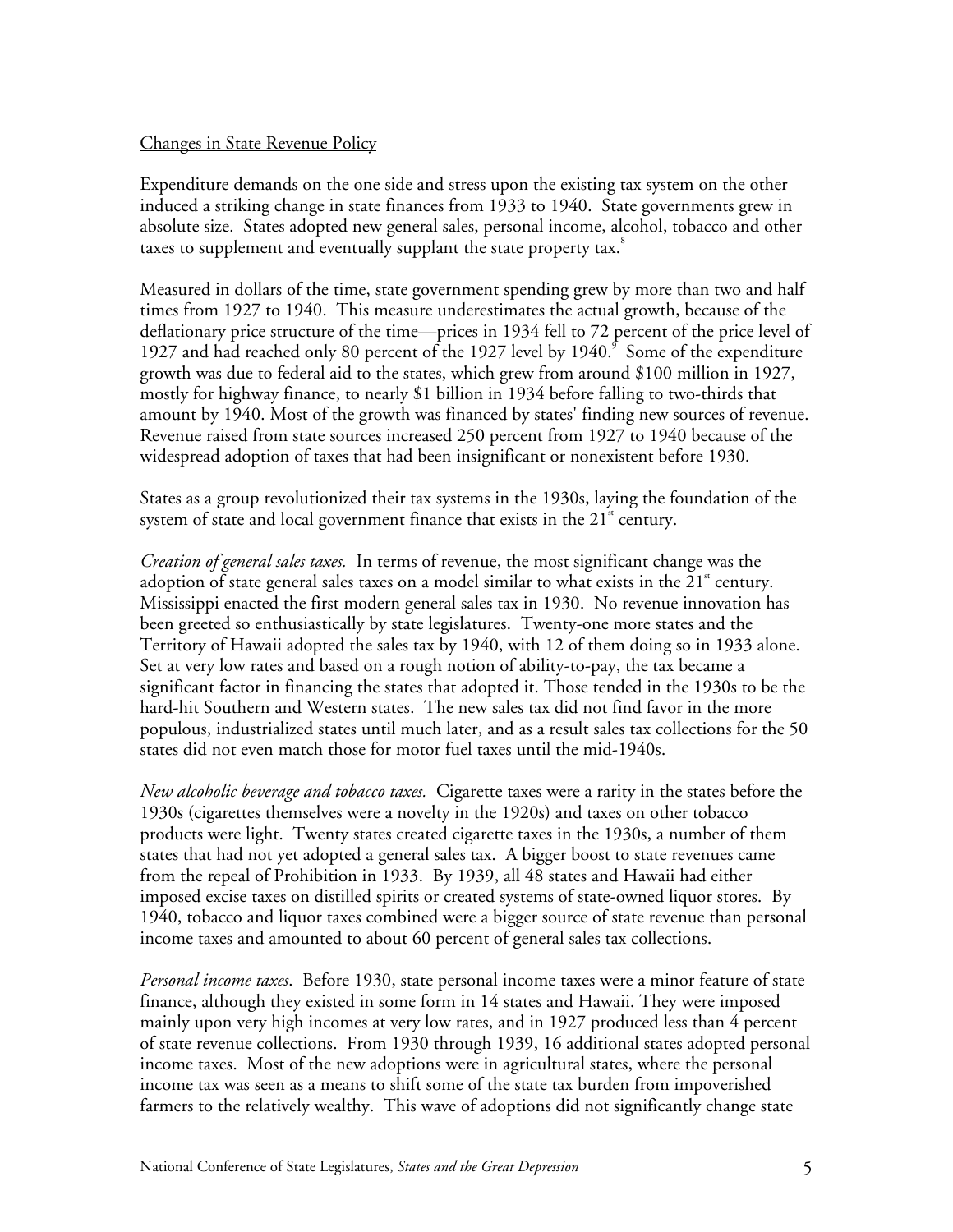revenue collections. Personal income tax collections rose only to 5.6 percent of total state tax collections by 1940.

*Corporation income tax.* States that adopted personal income taxes in the 1930s tended to adopt a corporation income tax at the same time if they did not already have one on the books. These business taxes had been somewhat more widespread than personal income taxes before 1930 (a number of states adopted them in the 1920s) and before the Depression were a larger source of state revenue than personal income taxes. They were not a promising source of revenue in the 1930s, as corporate profits fell, but were necessary to prevent individuals from incorporating themselves for tax avoidance purposes.

*The chain-store tax.* A 1930s phenomenon of the Midwest and South was the chain-store tax, now an historical curiosity. The years after the First World War brought a revolution in retailing in which national corporations established local retail outlets—J.C. Penny, Woolworth's, Walgreens, and Sears remain familiar names. The now-forgotten A&P was a grocery chain that had almost 16,000 stores in 1930. To preserve locally-owned stores, placate Main Street merchants and raise a little revenue, Midwestern and Southern states enacted special taxes on the proliferation of retail outlets under one name from the 1920s into the late 1930s. Original efforts were declared unconstitutional under the Commerce Clause, but in 1930 Indiana found a formula that satisfied the Supreme Court. By 1939, 20 states had enacted what could be considered either taxes or licensing fees on such chains.<sup>10</sup> The chain-store tax serves as a reminder that although state revenue systems were beginning to look like modern systems in the 1930s, they retained characteristics of their time and place.

Table 1 makes the last point clear. The sales and income taxes that now provide around two-thirds of state general revenue remained distinctly minor players at the end of the Depression. The 1930s laid the foundation of the modern state revenue system, but not much more than a foundation.

|                        | <b>NIMIDOMS</b> OF DOMAIS. |         |
|------------------------|----------------------------|---------|
|                        | 1927                       | 1940    |
| Total Amount           | \$1,827                    | \$3,657 |
| Personal Income Tax    | 3.8%                       | 5.8%    |
| Corporate Income Tax   | 5.0%                       | 4.2%    |
| General Sales Tax      |                            | 13.6%   |
| Motor Fuel and Charges | 30.2%                      | 33.5%   |
| Alcohol & Tobacco      |                            | 7.9%    |
| Property Tax           | 19.9%                      | 7.1%    |
| Charges                | 13.4%                      | $9.4\%$ |
| Other                  | 27.8%                      | 18.5%   |

| Table 1. Sources of State General Revenue in 1927 and 1940 <sup>*11</sup> |
|---------------------------------------------------------------------------|
| $M(1)_{\text{obs}}$ of $D_2(1)_{\text{obs}}$                              |

\*Figures do not include unemployment compensation taxes or state proceeds from the operation of liquor stores, neither of which existed in 1927.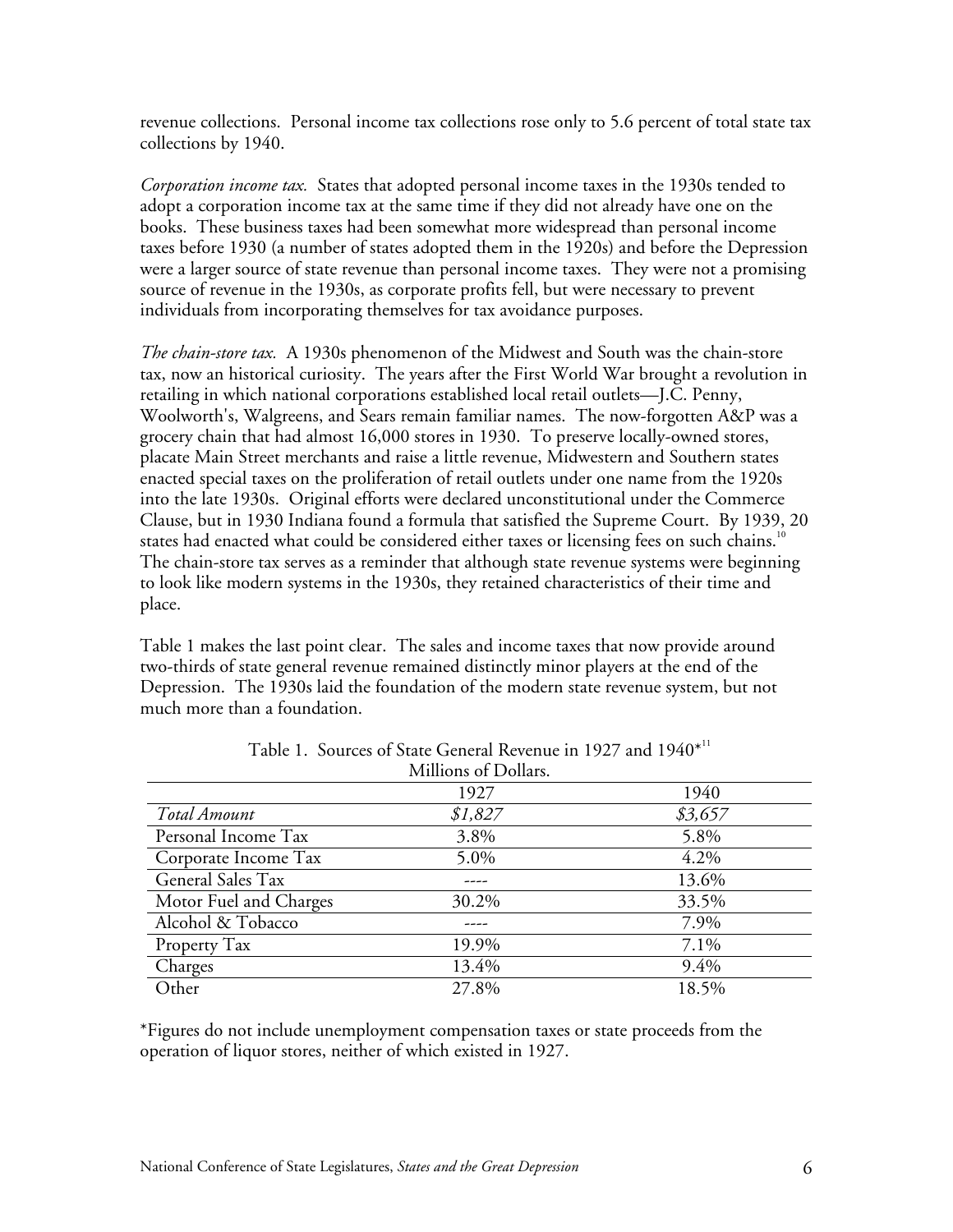# State Government Budgets at the End of the Depression

The 1930s are correctly regarded as having changed the role of the federal government in American life. Before the Roosevelt administration, the federal government played almost no role in trying to stabilize the national economy, provide support to low-income and elderly people, support agriculture, or affect the policies of state and local governments. Programs like the demonetization of gold, FERA and the creation of the Social Security Administration, agricultural assistance and direct financial assistance to state governments changed American life permanently, even though the size of the federal government in relation to the national economy did not radically change until national defense spending exploded in 1941 (figure 1).

The changes in state government are pronounced, even when viewed from the perspective of all 50 states. As noted above, state government doubled its revenues in nominal terms and in many instances shifted its fiscal structure in the 1930s. Most states accepted federal dollars and the need to endorse the new social-assistance programs the dollars were tied to. Not all states adopted the revenue and policy changes with equal alacrity. Take, for example, state expenditures in 1939 for Aid to Dependent Children (ADC). ADC was the predecessor to AFDC (Aid to Families with Dependent Children) and TANF (Temporary Assistance to Needy Families). ADC was created in 1935 and funded in part by federal grants. State spending on ADC in 1939 ranged from 29 cents per capita in Arkansas to \$2.34 per capita in Utah. Nine states appear to have rejected ADC funding that year, including Connecticut and Illinois.<sup>12</sup> The New Deal clearly did not level the differences among the states.

Viewed as a group, however, states significantly shifted their priorities in response to federal prodding in the 1930s, as table 2 indicates.

| As a Percentage of Total State Spending |                  |                  |
|-----------------------------------------|------------------|------------------|
|                                         | 1927             | 1940             |
| Education*                              | 24.9%            | 21.6%            |
| Highways*                               | 34.7%            | 23.6%            |
| Welfare*                                | 2.2%             | 19.0%            |
| Other aid to local governments          | 4.9%             | 4.1%             |
| Hospitals and health                    | 8.3%             | 6.0%             |
| Law enforcement                         | 3.5%             | 2.4%             |
| Unemployment compensation               |                  | 9.9%             |
| All other                               | 21.4%            | 13.5%            |
| Total spending                          | $$2,047$ million | $$4,985$ million |

Table 2. Major Categories of State Expenditure: 1927 and 1940 As a Percentage of Total State Spending $^{\rm 13}$ 

\*Figures for these categories combine direct spending and aid to local governments.

Table 2 shows a moderate reduction in the share of state spending for the two priorities of the 1920s, education and highway finance. Since the pie had grown and since prices in 1940 were about 80 percent of what prices had been in 1927, these shares had not diminished in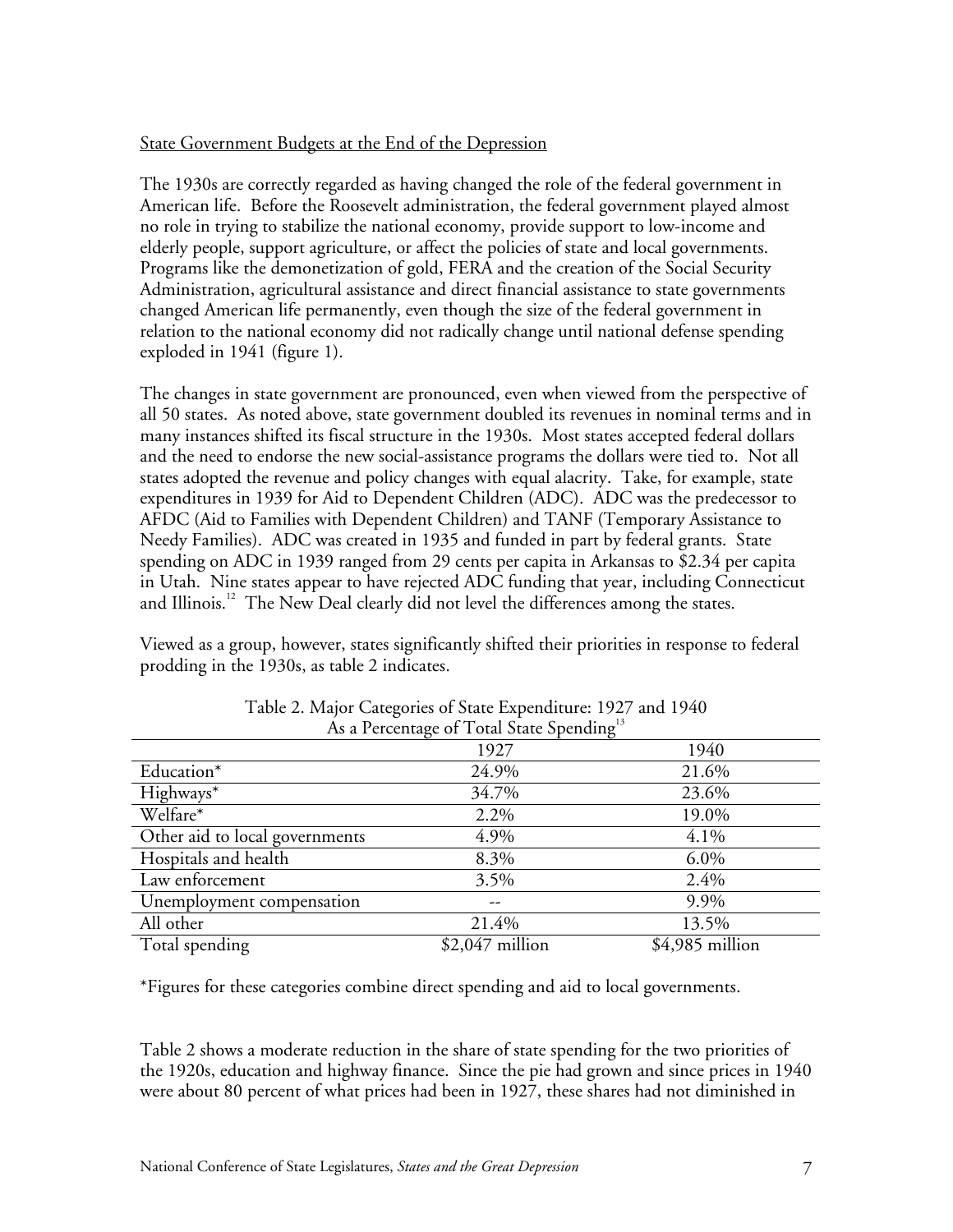dollars or in value.<sup>14</sup> Nor had the other purposes of expenditure whose share table 2 shows as smaller in 1940 than in 1927.

The reason for those nominal shifts appears further down in table 2. Cash benefits and other assistance to low-income people had grown from a negligible share of state spending to 19 percent. (Local governments' welfare expenditures also grew in the period, but mostly because of transfers from state government.) In addition, states had adopted an entirely new program of unemployment compensation funded by a new tax on employers and by a relatively small federal subsidy. Overall, these shifts in spending reflected a significantly altered policy on the role of state government and, like the shifts in revenue policy, laid the foundations for the state and local governments of the 21 $^{\rm st}$  century.

#### **Conclusion**

-

The Great Depression of the 1930s forced significant change in the domestic role of the federal, state and local governments in the United States primarily because the Roosevelt administration adopted responsibility for stimulating the economy and addressing the crisis of unemployment in 1933. The lack of a federal structure to administer domestic policy and the need to act quickly meant that state and local governments became tools of the federal government. Before the Depression, state and local governments had a very narrow revenue base in the property tax, whose inadequacy in changed circumstances was apparent by the time the federal government offered matching grants for public relief to the states. The result was the adoption of new kinds of state taxes as well as the expansion of the activities of state government. Although by current standards the expansion brought only moderate growth in the role of government, it laid the foundations of modern federalism and the domestic role of state and local government.<sup>15</sup>

**NOTES** *Documents were available at the Internet sites listed in March 2009.* 

3 Bureau of the Census, *Historical Statistics of the United States, Colonial Times to 1970* (Washington, D.C., 1975), Part 2, 1130-1131. *Historical Statistics* does not provide annual figures for state and local government finances before the 1960s. 1927 is the latest date for which such figures are provided before the Depression began. Although the Bureau of the Census continued the publication of the *Statistical Abstract* through the 1930s, its figures on state and local government finance were not regularly updated. The 1939 edition reported data for 1932. Old issues of the *Statistical Abstract* are available at http://www.census.gov/prod/www/abs/statab.html

 $^{\rm ^1}$  U.S. Bureau of Economic Analysis, Gross Domestic Product. http://www.bea.gov/national/index.htm#gdp

 $^{\text{2}}$  Robert VanGiezen and Albert E. Schwenk, "Compensation from Before World War I Through the Great Depression." http://www.bls.gov/opub/cwc/cm20030124ar03p1.htm